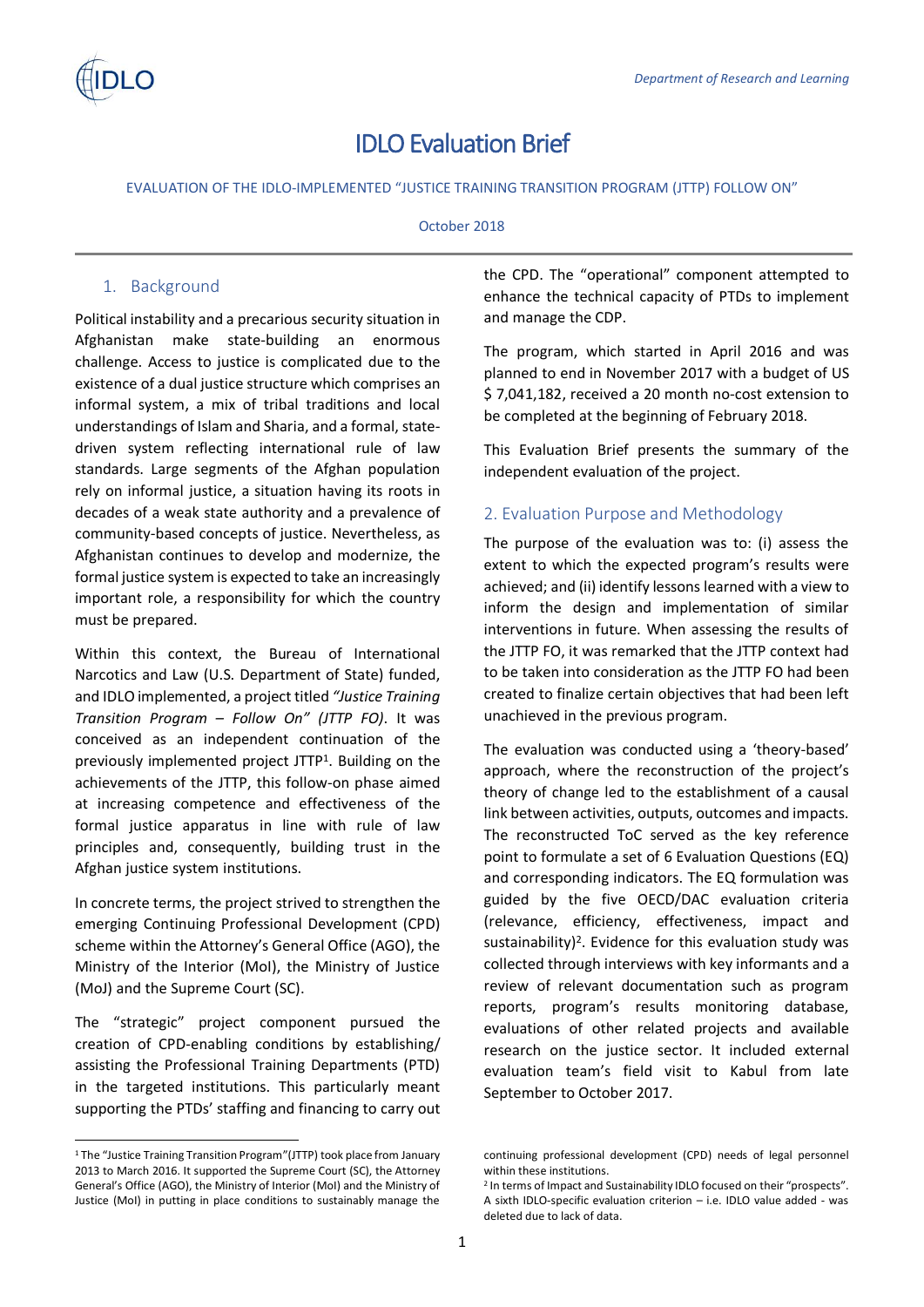

#### 3. Findings

#### Project's Relevance and Design

The project was based on the Afghan National Justice and Judicial Reform Plan (NJJRP) 2017-21 prioritizing CPD and the need for creating a CPD-conducive environment in justice institutions. JTTP FO's thematic scope was also aligned with the Government of the Islamic Republic of Afghanistan (GIROA) sector plans and policies such as the National Justice Sector Strategy (NJSS) focused on justice sector reform and capacity building.

The project generally responded well to INL's justice sector assistance principles<sup>3</sup> and was found answerable to IDLO's strategic priorities. However, it did not completely follow INL's and IDLO's strategies in terms of addressing the issue of *informal* justice, a theme emphasized by both organizations.

It is worthy to mention that during the project design stage, partner institutions were consulted and contributed to the content of programming documents.

### The Role of Professional Training Departments (PTD)

IDLO facilitated development of CPD visions and strategies within the PTDs of concerned institutions, in consistency with the NJJRP. Relevant posts were established, curricula were developed, and training guides and procedures put in place. The role of the PTDs was understood and accepted across the partner institutions.

The extent to which the PTDs were formalized varied. Although the GIROA generally recognized the importance of established facilities for professional training within the country's judiciary, opinions about the GIROA's ownership of the CPD concept differed across the concerned institutions.

#### Staffing, Database and Implementation of Trainings

IDLO-provided support contributed decisively to improved abilities of partner institutions to manage CPD. PTD staff was recruited systematically, based on well-defined job descriptions matching the ToR requirements. However, some institutions, such as the AGO, reported problems regarding retaining qualified trainers. The main causes were (i) the widespread practice of transferring personnel between posts within government agencies and (ii) inadequate salaries.

IDLO-developed training databases for both the JTTP Phase 1 and the JTTP FO proved to be a highly valuable resource for partner institutions which have soundly taken

 $\overline{a}$ 

over the duty of registering information in such databases, outperforming on program's information coverage goals.

Training facilities were successfully refurbished with support from IDLO and institutions' capacity to deliver training courses grew greatly. By October 2017, the SC, MoI and MoJ delivered all planned sessions and AGO delivered 89%. In all cases, this meant overachieving the established targets. The quality of the trainings was assessed via "real-time monitoring" and "quality assurance mechanism for trainers" and was found satisfactory.

#### The Financial Stability of PTDs

Partner institutions demonstrated increased capacity, ownership of and commitment to the CDP. IDLO made substantial efforts to keep up this momentum. For instance, it provided guidance for the preparation of training budgets with an aim to contribute to better execution of trainings and, consequently, improve the basis for budgetary negotiations with the Ministry of Finance.

However, although the financial competence of the PTDs was formally strengthened, the actual funding from the GIROA remained unstable due to factors outside the PTDs' span of control. This caused justified concerns about the availability of financial coverage for continuous training implementation. For instance, in both the MoI and the MoJ, financing difficulties were reported.

#### CPD Management and Management Tools

Afghanistan's challenging socio-political context slowed down the programs' implementation pace and to a certain degree limited the extent of the achievements. Especially the security concerns, one of the prominent challenges, negatively affected the recruitment of international staff and on many occasions delayed/impeded work.

In addition, there have been frequent strategic and managerial changes within the partner institutions which, occasionally, inhibited program's progress. To manage and/or mitigate these situations, IDLO facilitated discussions with the concerned institutions (mainly the MoI and the AGO) on safeguarding training accomplishments, facilities and databases.

The implemented methodology for "institutional learning needs assessments" and the "quality assurance mechanism for trainers" functioned well and informed training design. The developed monitoring system helped to ensure storage of information despite high staff

<sup>&</sup>lt;sup>3</sup> Among the guiding principles of INL's justice sector assistance are: "ownership", "contextual and responsive assistance", "national justice strategies and plans of action" and "whole of system approach".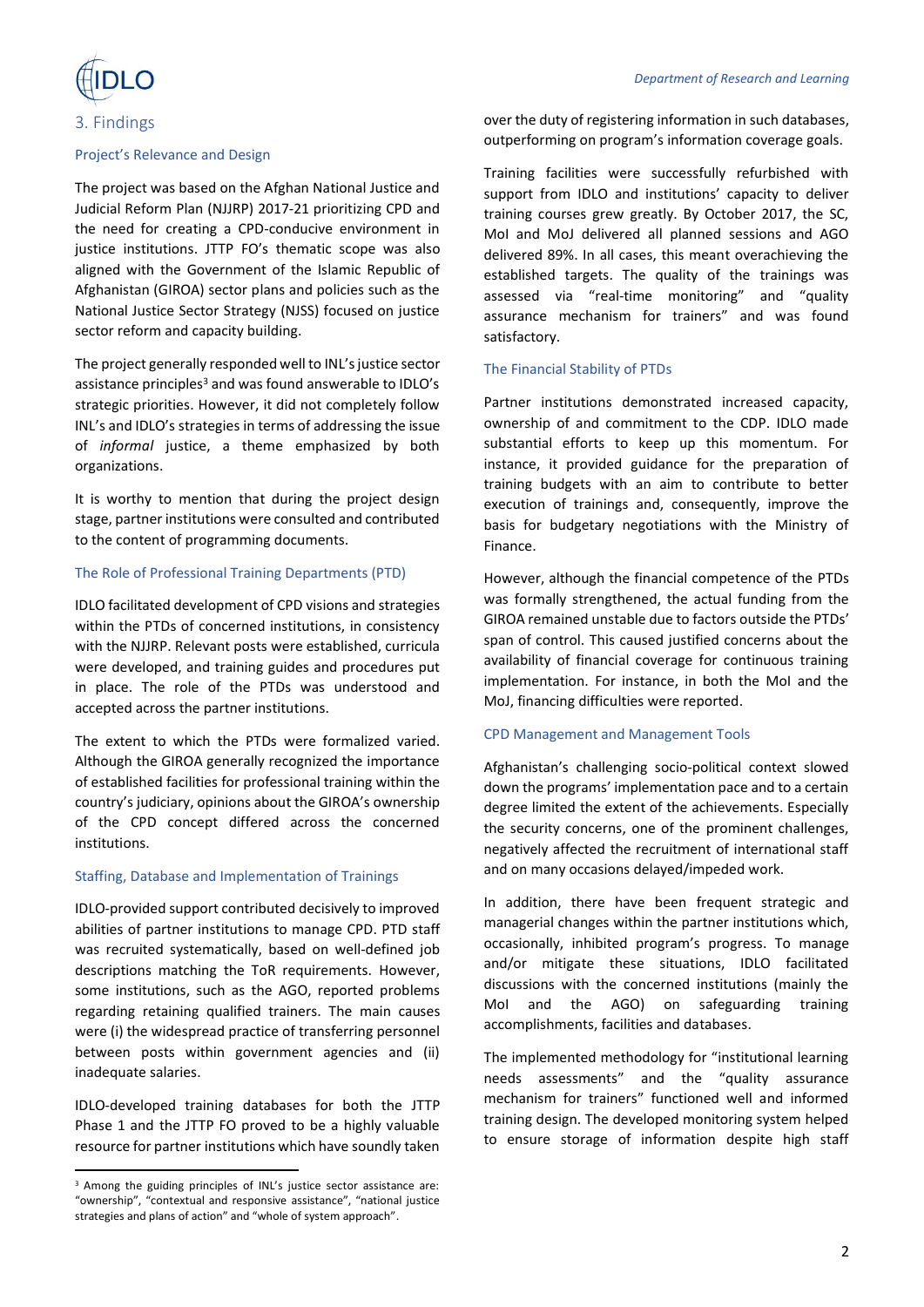

turnover and facilitated overall reporting and follow-up. However, it was observed that a reporting, which was frequent, was mainly towards the donor and not so much towards partner institutions.

The slow "burn rate" of funds indicated that the allocation of financial resources was sufficient but planning for alternative use in case of implementation difficulties could have been improved.

## 4. Conclusions

### Relevance

JTTP FO was largely aligned with partner institutions' concerns, along with GIROA's NJJRP priority for legal professional training. The program also widely followed the 'principles for assistance' outlined in INL's 2013 Guide for Justice Sector Assistance. Furthermore, the program was generally in line with IDLO strategy for 2013-16, which clearly supported capacity development and emphasized confidence-building in the justice sector.

However, the IDLO strategy, as well as relevant INL documents, ask for caution in terms of reform projects focusing only on the formal justice system and not addressing informal justice issues. This concern has not been well reflected within the project design. The evaluation team assumed that this limitation could reduce the relevance of the JTTP FO's.

#### Effectiveness

The JTTP FO was able to consolidate the results generated during the JTTP Phase 1 and contributed to improved professional training at the four partner institutions. Its main accomplishments were (i) improved technical capacity of trainers, (ii) development of materials and curricula by PTDs and (iii) the fact that the trainings were almost exclusively delivered by the PTDs. This enhanced ownership is demonstrated by a documented trainer's / senior staff's appreciation of IDLO's approach to training.

However, it is still too early to confirm that the CDP is firmly anchored within the Afghan judicial sector. The results have been in in place only for the first year and recruitment problems are still evident in some institutions. Despite enhanced technical capacity of PTDs, IDLO coaching support is still needed.

#### **Efficiency**

The difficult security and political situation in Afghanistan hampered the overall efficiency of the program. There have been implementation delays and high costs related to hiring qualified and motivated international staff and

ensuring adequate security measures. Still, the budget "burn rate" slowed down towards the end of the program leaving part of the allocated funds unspent. This reflects that planning may not have included alternative spending options or yielded sufficient flexibility.

Hands-on management tools, such as the "institutional learning needs assessments", the "quality assurance mechanism for trainers" and the logframe-linked monitoring database, were very valuable for the program. However, the evaluation team found the frequency of reporting between the donor INL and IDLO to be unusually high. This invites the question whether the efficiency could have been higher with less of a reporting burden.

Despite the outlined challenges, IDLO implemented the program in a satisfactory manner, successfully tapping into the vast experience it has from operating in fragile environments.

#### Sustainability Prospects

The PTDs were established and/or strengthened in the four institutions and the establishment of posts to be filled (tashkil) are existent. The qualifications of trainers were significantly improved through provided capacity building efforts. This might allow for the continuation of program benefits. Also, the positive attitude towards the PTDs across the concerned organizations and the overall ownership of the CPD concept are contributing factors in terms of sustainability. To maintain/exceed this level, the "institutional needs assessments" and "the quality assurance mechanism for trainers", which helped in keeping the project focused, need to be carried out with sufficient vigor and skill also in the future.

In a broader sense, there are concerns regarding lack of domestic funding which may affect negatively the sustainability of the CPD concept. The GIROA is not expected to generate enough revenue to be able to fully fund the on-going efforts at the present level. Therefore, the continuation of program benefits depends on donors' contributions to GIROA's funding. This situation, however, should not cause a decrease in outreach efforts from the project towards the government. Communicating the program achievements to the Ministry of Finance and other bodies of the government can facilitate GIROA's financing.

#### Impact Prospects

The most tangible mid-term impact is that the program succeeded in helping to institutionally anchor the CPD concept within the partner institutions. This resulted in an enhanced knowledge of laws and improved skills among the targeted judicial staff. In turn, this situation has a